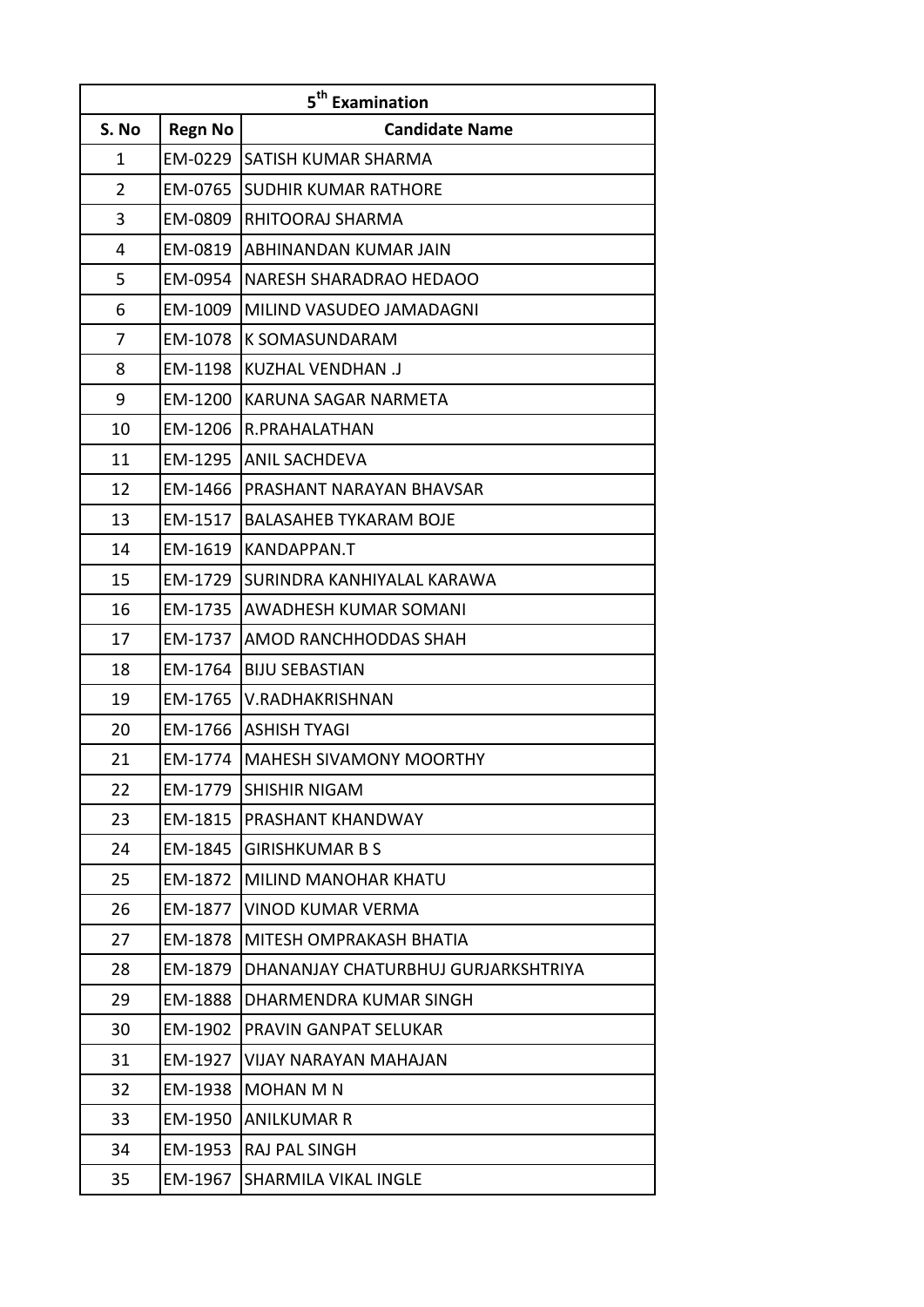|       |                | 5 <sup>th</sup> Examination    |
|-------|----------------|--------------------------------|
| S. No | <b>Regn No</b> | <b>Candidate Name</b>          |
| 36    | EM-1968        | RAJENDRA SINGH NAYAL           |
| 37    | EM-1971        | <b>G.MURUGESAN</b>             |
| 38    | EM-1972        | KISHOR JADHAVJI SAWLA          |
| 39    | EM-2005        | PAWAN KUMAR SURANA             |
| 40    | EM-2051        | KAILASH KUMAR DUGAYA           |
| 41    | EM-2059        | VIKAS SUWALKA                  |
| 42    | EM-2118        | RAMESH EKNATHRAO PALAWE        |
| 43    | EM-2126        | <b>AVINASH SHRINIVAS BHAVE</b> |
| 44    | EM-2152        | <b>SENTHILVEL</b>              |
| 45    | EM-2161        | NARENDRA TULSIRAM NAGRALE      |
| 46    | EM-2163        | PURUSHOTTAM LAXMAN WARJURKAR   |
| 47    | EM-2179        | SANJAY DATTATREY MHATRE        |
| 48    | EM-2200        | NIRAVKUMAR SHANTILAL PATEL     |
| 49    | EM-2215        | NANDAN MAHADEV PALANG          |
| 50    | EM-2249        | A.PAULRAJ                      |
| 51    | EM-2282        | <b>NAVED SIDDIQUI</b>          |
| 52    | EM-2285        | RAMESH KUMAR MAURYA            |
| 53    | EM-2287        | DEEPAK KUMAR MIGLANI           |
| 54    | EM-2313        | <b>KISHOR SADASHIV BURHADE</b> |
| 55    | EM-2324        | <b>SUNDER KRISHNAN</b>         |
| 56    | EM-2332        | SATYAJIT PARSHURAM MALI        |
| 57    | EM-2333        | <b>HIMANTH KUMAR</b>           |
| 58    | EM-2360        | <b>ABDUL ANIEF</b>             |
| 59    | EM-2362        | SRINIVASA RAO SUGGUNA          |
| 60    | EM-2384        | PRAMOD UTTAMRAO CHAVAN         |
| 61    | EM-2410        | BIPINKUMAR JAYANTILAL PATEL    |
| 62    | EM-2415        | AFTAB USMAN MULLA              |
| 63    | EM-2429        | SEETHARAMAN NAGARAJAN THURAYUR |
| 64    | EM-2433        | G. NARAYANAN NAIR              |
| 65    | EM-2438        | <b>MAHESH KUMAR GUPTA</b>      |
| 66    | EM-2444        | RAMCHANDRA SHIVAJI AGSHIKAR    |
| 67    | EM-2454        | SAMEER VILASRAO GOLLIWAR       |
| 68    | EM-2462        | JAYAKUMAR.C                    |
| 69    | EM-2471        | DHARMENDRA LAL                 |
| 70    | EM-2492        | <b>VINOD KUMAR GURURANI</b>    |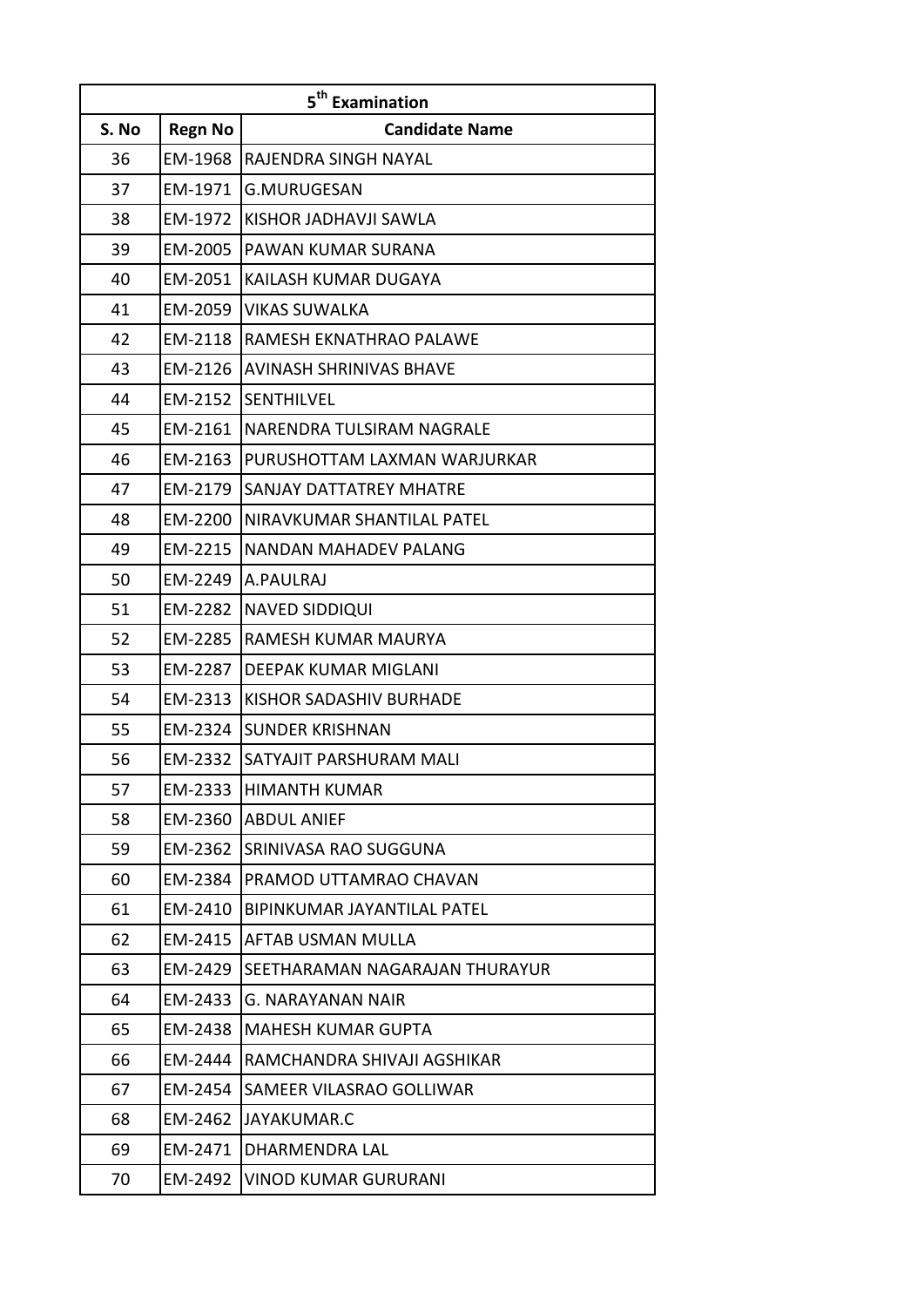|       |                | 5 <sup>th</sup> Examination      |
|-------|----------------|----------------------------------|
| S. No | <b>Regn No</b> | <b>Candidate Name</b>            |
| 71    | EM-2497        | DHARMENDRAKUMAR RAVJIBHAI PATEL  |
| 72    | EM-2499        | RAJNISH KUMAR MAURYA             |
| 73    | EM-2521        | KODANDARAMA D                    |
| 74    | EM-2526        | <b>TUSHAR PRABHAKAR MOGRE</b>    |
| 75    | EM-2527        | PRASAD SURYANARAYANA PARUPUDI    |
| 76    | EM-2528        | THAKUR SANTOSH K                 |
| 77    | EM-2536        | PRANJAL CHANGMAI                 |
| 78    | EM-2537        | PANKAJ C DETROJA                 |
| 79    | EM-2538        | RAKESH BRAMHANAND JAIN           |
| 80    | EM-2539        | AKANKSHA NANGIA                  |
| 81    | EM-2540        | JAGDISH MUKUNDLAL BIJURKER       |
| 82    | EM-2558        | PRATHAP JAGAPATHI BODDEDA        |
| 83    | EM-2561        | <b>CHANDRA SEKHAR GOSWAMI</b>    |
| 84    | EM-2573        | PRASANTH KUMAR SRINIVASA SAHINI  |
| 85    | EM-2594        | <b>VIJAYKUMAR NARAYAN RANE</b>   |
| 86    | EM-2606        | SITARAM SRIRANGA CHADALAVADA     |
| 87    | EM-2614        | DHANAPAL GANESH                  |
| 88    | EM-2624        | <b>GURSHARAN SINGH VIRDI</b>     |
| 89    | EA-3918        | <b>SANJAY SADASHIV KURHADE</b>   |
| 90    | EA-4129        | SAMIRENDU DATTA                  |
| 91    | EA-4387        | <b>EZHIL MURUGAN THANGAPANDI</b> |
| 92    | EA-4567        | <b>SUNIL KUMAR MALAKAR</b>       |
| 93    | EA-4640        | ARVIND RAMCHANDRA CHAVAN         |
| 94    | EA-4732        | <b>GOUTAM MOITRA</b>             |
| 95    | EA-4787        | <b>SATHISH</b>                   |
| 96    | EA-4904        | SHIOSHANKAR DASHRATH PADOLE      |
| 97    | EA-5669        | <b>KAMDEV CHANDRAKAR</b>         |
| 98    | EA-5741        | M.DURAIRAJ                       |
| 99    | EA-6291        | <b>CHANDER SHAKHER ARORA</b>     |
| 100   | EA-6295        | HITEN HARSUKHLAL KAKKAD          |
| 101   | EA-6323        | TAPISWER SINGH BAJWA             |
| 102   | EA-6343        | <b>AMIT ARUNRAO LINGE</b>        |
| 103   | EA-6364        | <b>NEELESH MEHTA</b>             |
| 104   | EA-6381        | <b>BHARTENDU HARIPRASAD DAVE</b> |
| 105   | EA-6462        | YOGESH GUPTA                     |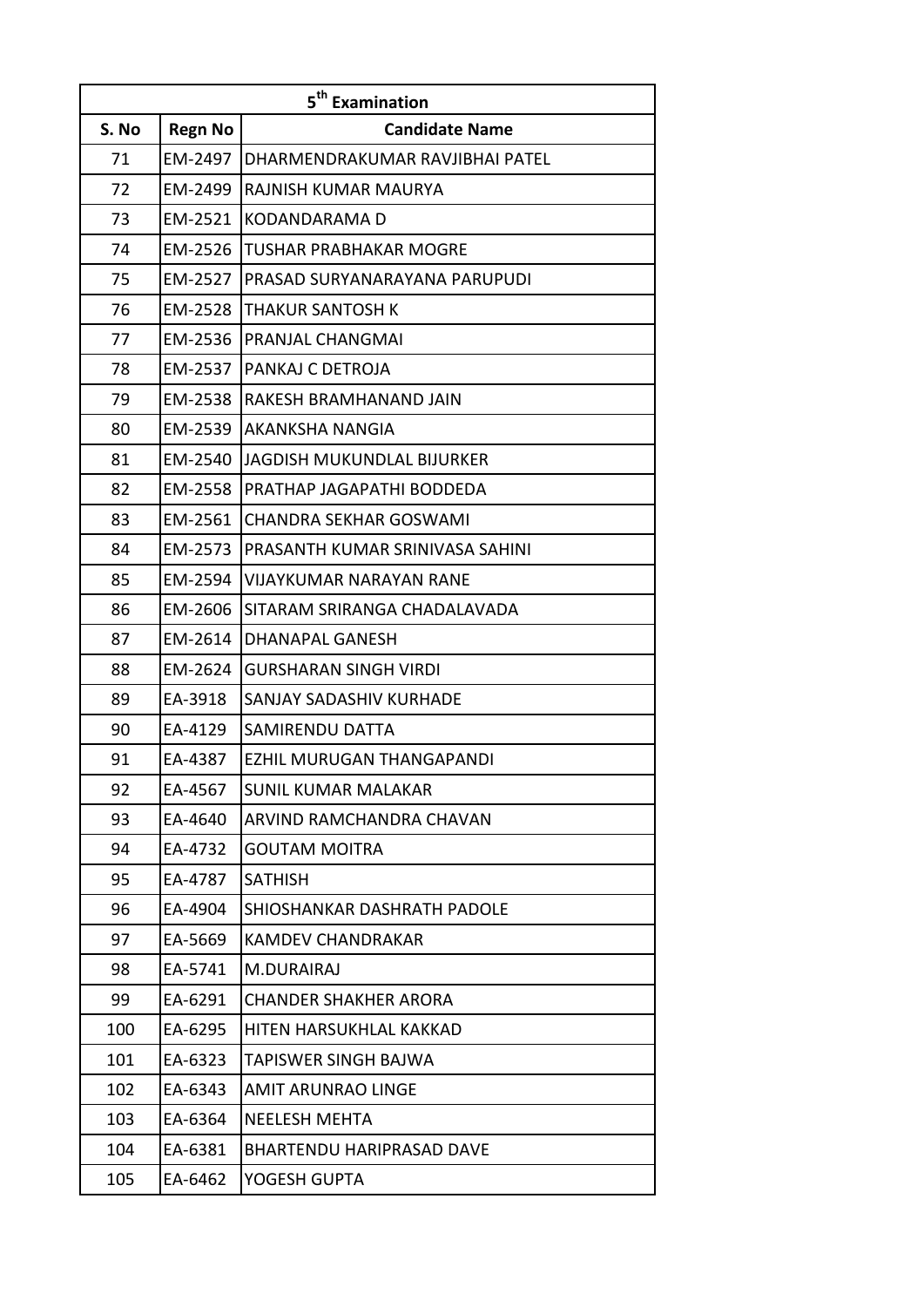|       |                | 5 <sup>th</sup> Examination      |
|-------|----------------|----------------------------------|
| S. No | <b>Regn No</b> | <b>Candidate Name</b>            |
| 106   | EA-6475        | <b>SUBHASH CHAND GARG</b>        |
| 107   | EA-6619        | <b>SANDIP SAHA</b>               |
| 108   | EA-6644        | <b>VINOD MITTAL</b>              |
| 109   | EA-6716        | <b>NARESH CHANDRA TRIPATHI</b>   |
| 110   | EA-6883        | <b>SALIL CHOUDHARY</b>           |
| 111   | EA-6915        | JAYAVANT PARASHURAM JAGATAP      |
| 112   | EA-6964        | PARSHURAM MISHRA                 |
| 113   | EA-6975        | DARSHAN ANILBHAI SHAH            |
| 114   | EA-7103        | ARUN SASILEKHA GOPINATH          |
| 115   | EA-7163        | DEVARAJAN SELVAKUMAR             |
| 116   | EA-7301        | <b>VIVEK NAGORAO MASADE</b>      |
| 117   | EA-7308        | <b>ANURAG CHAUDHARY</b>          |
| 118   | EA-7392        | <b>BHAVIK JITENDRAKUMAR SHAH</b> |
| 119   | EA-7429        | SANDEEP KUMAR RATHORE            |
| 120   | EA-7572        | PARMESHWAR                       |
| 121   | EA-7653        | TRIBHUVAN TIWARI                 |
| 122   | EA-7684        | UTTAM KUMAR DASGUPTA             |
| 123   | EA-7717        | RAMESH CHANDRA DAS               |
| 124   | EA-7758        | <b>KRISHAN LAL SONI</b>          |
| 125   | EA-7791        | NITANSH KAMBOJ                   |
| 126   | EA-7848        | RAJENDRA PANDURANG IKARE         |
| 127   | EA-7927        | <b>RAHUL KANTILAL GANDHI</b>     |
| 128   | EA-7930        | RAMA SHANKAR JAISWAL             |
| 129   | EA-7996        | <b>MAHESH CHINTHA</b>            |
| 130   | EA-8001        | SATHYANARAYANA PONNAM            |
| 131   | EA-8125        | NARENDRA NATH JAJWARE            |
| 132   | EA-8174        | <b>CHHOTEY LAL PATEL</b>         |
| 133   | EA-8200        | ANIL KUMAR HALDIA                |
| 134   | EA-8311        | <b>MAHESH KUMAR WATHRE</b>       |
| 135   | EA-8324        | RAJESH KUMAR SINHA               |
| 136   | EA-8385        | <b>SHASHANK SHANKAR JOSHI</b>    |
| 137   | EA-8402        | DIPAK KALOJI PATIL               |
| 138   | EA-8413        | UMESH KUMAR GAUTAM               |
| 139   | EA-8429        | <b>JOHNSI NELLAIAPPAN</b>        |
| 140   | EA-8440        | PRADIP KUMAR DAS                 |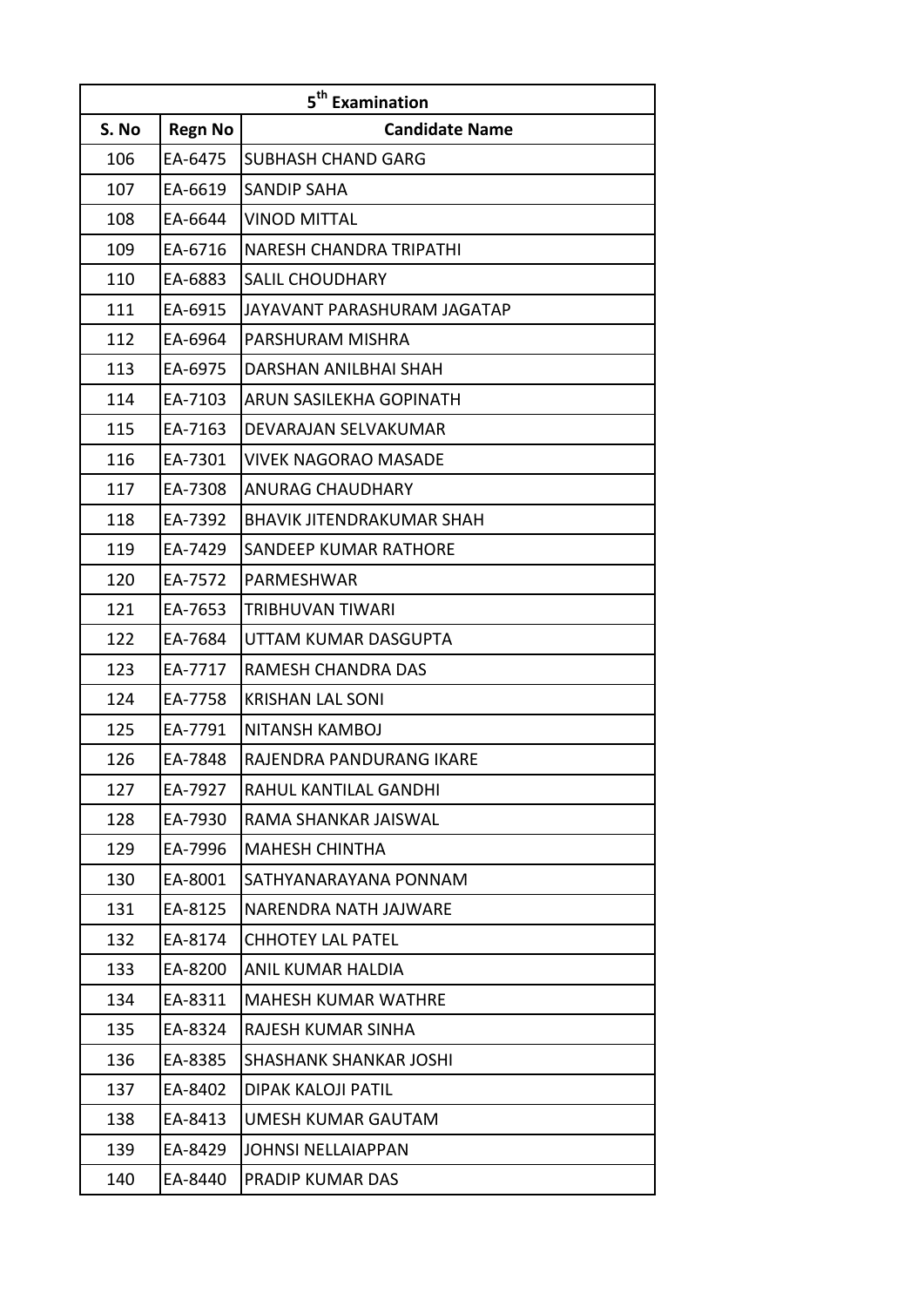|       |                | 5 <sup>th</sup> Examination          |
|-------|----------------|--------------------------------------|
| S. No | <b>Regn No</b> | <b>Candidate Name</b>                |
| 141   | EA-8451        | <b>SHRAWAN SINGH PUROHIT</b>         |
| 142   | EA-8469        | RAMA MOHANA RAO GUDLA                |
| 143   | EA-8471        | <b>AMIT KUMAR</b>                    |
| 144   | EA-8500        | SUBHASH CHANDRA                      |
| 145   | EA-8518        | ANI N THOMAS                         |
| 146   | EA-8533        | <b>BISWAJIT GANGOPADHYAY</b>         |
| 147   | EA-8599        | <b>FAISAL AHMAD</b>                  |
| 148   | EA-8602        | PRAMODKUMAR JIWANDHAR BORLE          |
| 149   | EA-8608        | H. SATEESH                           |
| 150   | EA-8612        | <b>GUNJAN AGARWAL</b>                |
| 151   | EA-8630        | <b>ABDUL AJAS</b>                    |
| 152   | EA-8638        | SANDEEP SINGH PARAKH                 |
| 153   | EA-8652        | <b>VENKATARAMAN KS</b>               |
| 154   | EA-8679        | AJI .B                               |
| 155   | EA-8688        | <b>BALASUBRAMANIAN T.V.</b>          |
| 156   | EA-8706        | <b>MATHEWS MICHAEL</b>               |
| 157   | EA-8728        | ANIRUDDHA RAMESH ALEGAONKAR          |
| 158   | EA-8783        | VISHNU PRASAD SHRIVASTAVA            |
| 159   | EA-8786        | <b>SUKANT BHATTACHARYA</b>           |
| 160   | EA-8797        | <b>AJIT KUMAR BOSE</b>               |
| 161   | EA-8828        | ESHWAR PRASAD BOORLA                 |
| 162   | EA-8860        | MILIND SHRINIVAS ATHALE              |
| 163   | EA-8898        | JAGAN MOHANA CHARY CHINTAMADAKA      |
| 164   | EA-8965        | RADHA MOHAN ROUT                     |
| 165   | EA-8995        | PRADEEP KUMAR MAHESHWARI             |
| 166   | EM-1921        | <b>GIRISH SIDDAPPA</b>               |
| 167   | EM-1940        | IRANJITSINGH DARBARSINGH PARMAR      |
| 168   | EM-1783        | <b>PORAL DIVAKAR</b>                 |
| 169   | EM-1199        | <b>AJIT KUMAR SAHU</b>               |
| 170   | EA-7607        | SANDIPAN CHOWDHURY                   |
| 171   | EM-0980        | <b>RAJPAL SINGH SHEKHAWAT</b>        |
| 172   | EM-1821        | <b>VIJAY KUMAR</b>                   |
| 173   | EM-1812        | <b>RANJEET CHANDRASHEKHAR DHAWAD</b> |
| 174   | EA-3036        | VIPUL KUMAR MISHRA                   |
| 175   | EA-6677        | KISHOR BHASKAR KULKARNI              |